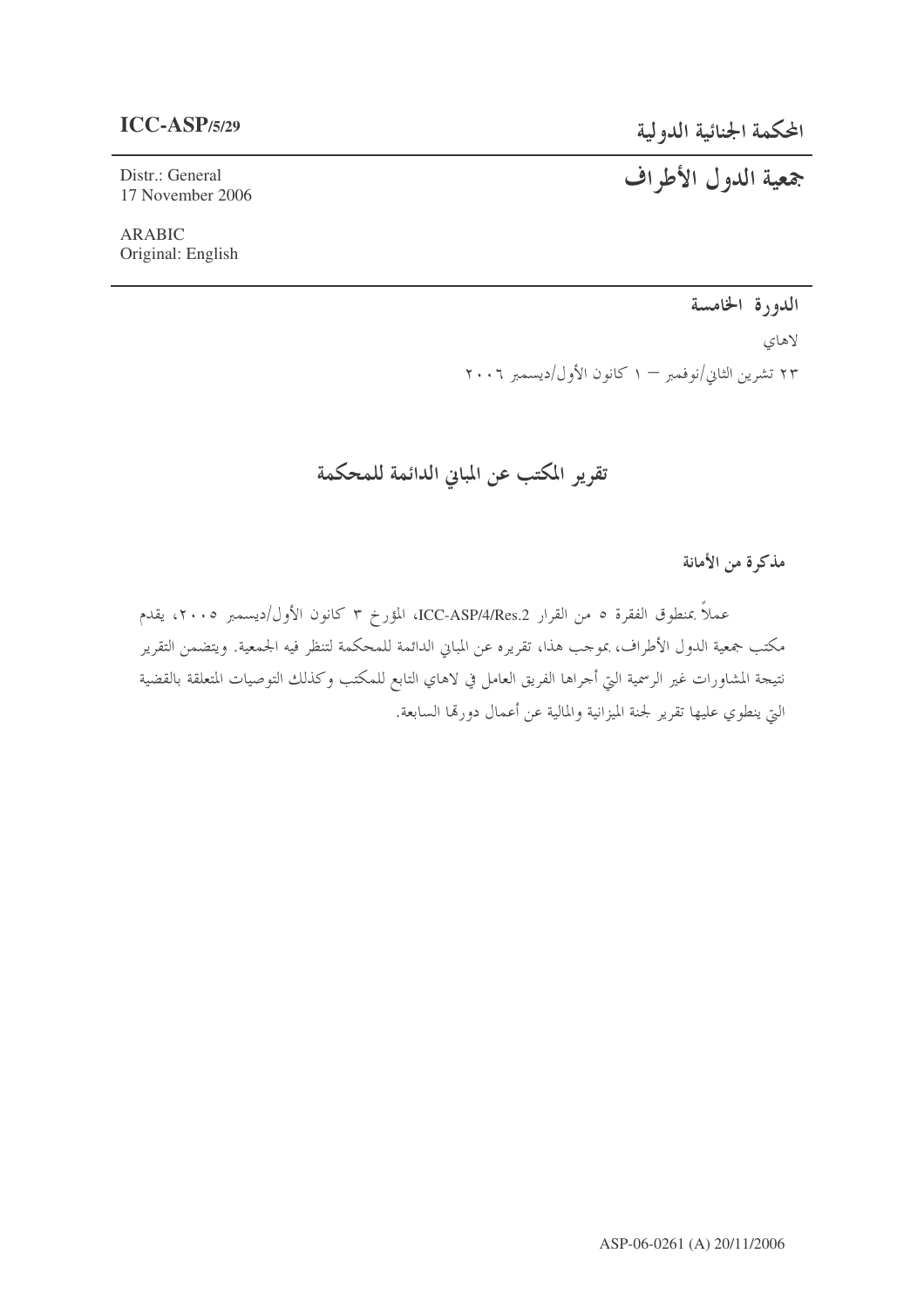تقرير المكتب عن المبايي الدائمة للمحكمة

في كانون الأول/ديسمبر ٢٠٠٤، قرر مكتب جمعية الدول الأطراف في نظام روما الأساسي للمحكمة الجنائية الدولية ("المكتب") أن ينشئ فريقين عاملين دائمين أحدهما في نيويورك والآخر في لاهاي وذلك وفقاً للقرار .ICC-ASP/3/Res.8

وفي ١٤ شباط/فيراير ٢٠٠٦، أعاد المكتب تشكيل فريقيه العاملين واعتمد احتصاصاقمما. وتضمنت  $-\tau$ الولاية المنوطة بالفريق العامل في لاهاي، في جملة أمور، قضية المباني الدائمة للمحكمة.

وفيمــــا يتعلق بقضية المباني الدائمــــة للمحكمة، أوصت الجمعيـــة، في الفقـــرة ٥ من منطوق القرار  $-\tau$ ICC-ASP/4/Res.2، مكتب الجمعية ولجنة الميزانية والمالية "بأن يبقيا المسألة قيد نظرهما ويقدما تقريراً إلى الدورة الخامسة لجمعية الدول الأطراف".

وفي الفترة ما بين ٢٣ شباط/فبراير و٨ تشرين الثاني/نوفمبر ٢٠٠٦، عقد الفريق العامل في لاهاي ١٣  $-\,\xi$ حلسة. وناقش الفريق العامل، في سبع من تلك الجلسات، أموراً منها قضية المباني الدائمة. وقد حضر تلك الجلسات ممثلون عن الدولة المضيفة وعن المحكمة.

وكان الطرفان الميسران في قضية المباني الدائمة هما السفير جيلبرتو فيرين سابويا (البرازيل) في الفترة من ٥  $-\circ$ نيسان/ابريل إلى ١٥ آب/أغسطس، والسيد مسعود حسين (كندا) اعتباراً من ٢٣ تشرين/الأول أكتوبر. علاوة على ذلك، ساعد في توجيه المناقشات المتعلقة بمذه القضية نائبا رئيس الجمعية، السفير إروين كوبيش (النمسا) والسفير هيلينغيوي ماكيتري (جنوب افريقيا) فضلاً عن المنسقين للفريق العامل في لاهاي السفير كولين سوردز (كندا) والسفيره ساندرا فوينتس – بيران (المكسيك).

ونظم الفريق العامل في لاهاي اجتماعاً دام يومين حضره حبراء من العواصم كرّس لقضية المباين الدائمة.  $-7$ والتأم هذا الاحتماع، الذي كان مفتوحاً في أمام كافة الدول الأطراف، يومي ٢١ و٢٢ أيلول/سبتمبر ٢٠٠٦ بوزارة الشؤون الخارجية في هولندا. وقد وضعت المحكمة والدولة المضيفة الترتيبات اللازمة لزيارة كافة الوفود المعنية والخبراء مبين الأرك "الأرك" ومبايي المحكمة الجنائية الدولية ليوغو سلافيا السابقة، وموقع الكساندر كازيرن.

واستعرض الفريق العامل عدداً لا بأس به من الوثائق والأوراق غير الرسمية فصلاً عن العروض المقدمة من  $-\vee$ المحكمة والدولة المضيفة بشأن قضية المباين الدائمة. ومعظم هذه المعلومات كانت مجمعة في شكل تقرير مرحلي شامل عن المباني الدائمة المقبلة للمحكمة الجنائية الدولية (ICC-ASP/5/16).

وفي ٥ تشرين الأول/أكتوبر ٢٠٠٦، أحال الفريق العامل في لاهاي إلى المكتب تقريراً مؤقتاً غير رسمي عن  $-\lambda$ المبايي الدائمة يتألف مما يلي: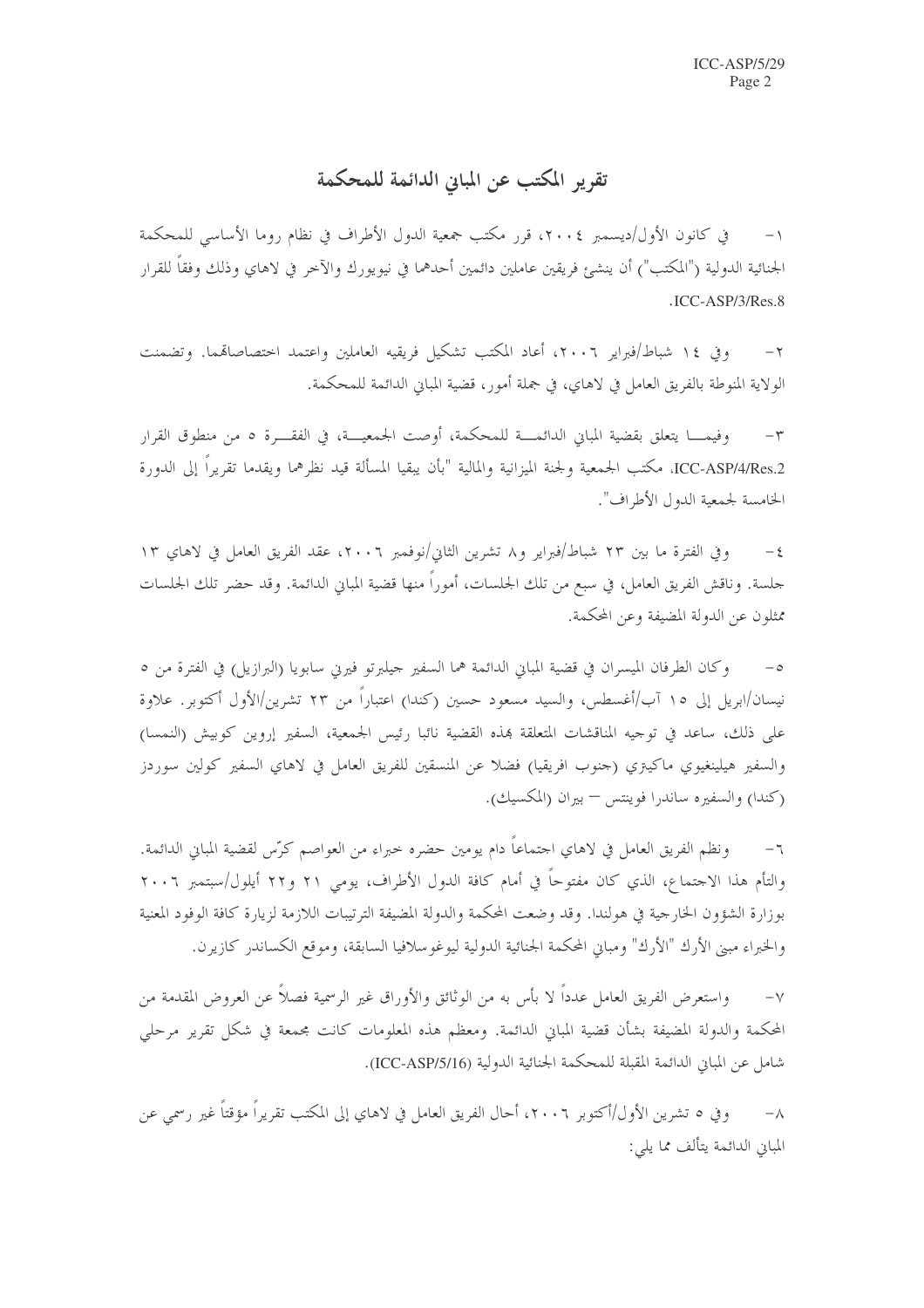(أ) تقرير أعده السفير كولين سوردز والسفير جيلبرتو فيرىي سابويا بوصفهما سابقاً منسقاً للفريق العامل وطرفاً ميسّراً بشأن المباني الدائمة، على التوالي، واعتمده الفريق العامل في حلسته العاشرة المعقودة في ٤ تشرين الأول/أكتوبر؛

وموجز غير رسمي أعده نواب رئيس جمعية الدول الأطراف لاحتماع الخبراء بشأن قضية المباني  $(\hookrightarrow)$ الدائمة الذي عقده الفريق العامل يومي ٢١ و٢٢ أيلول/سبتمبر.

٩– ويقدم هذا التقرير ومشروع القرار الذي يتضمنه المرفق إلى جمعية الدول الأطراف لنظرها فيهما.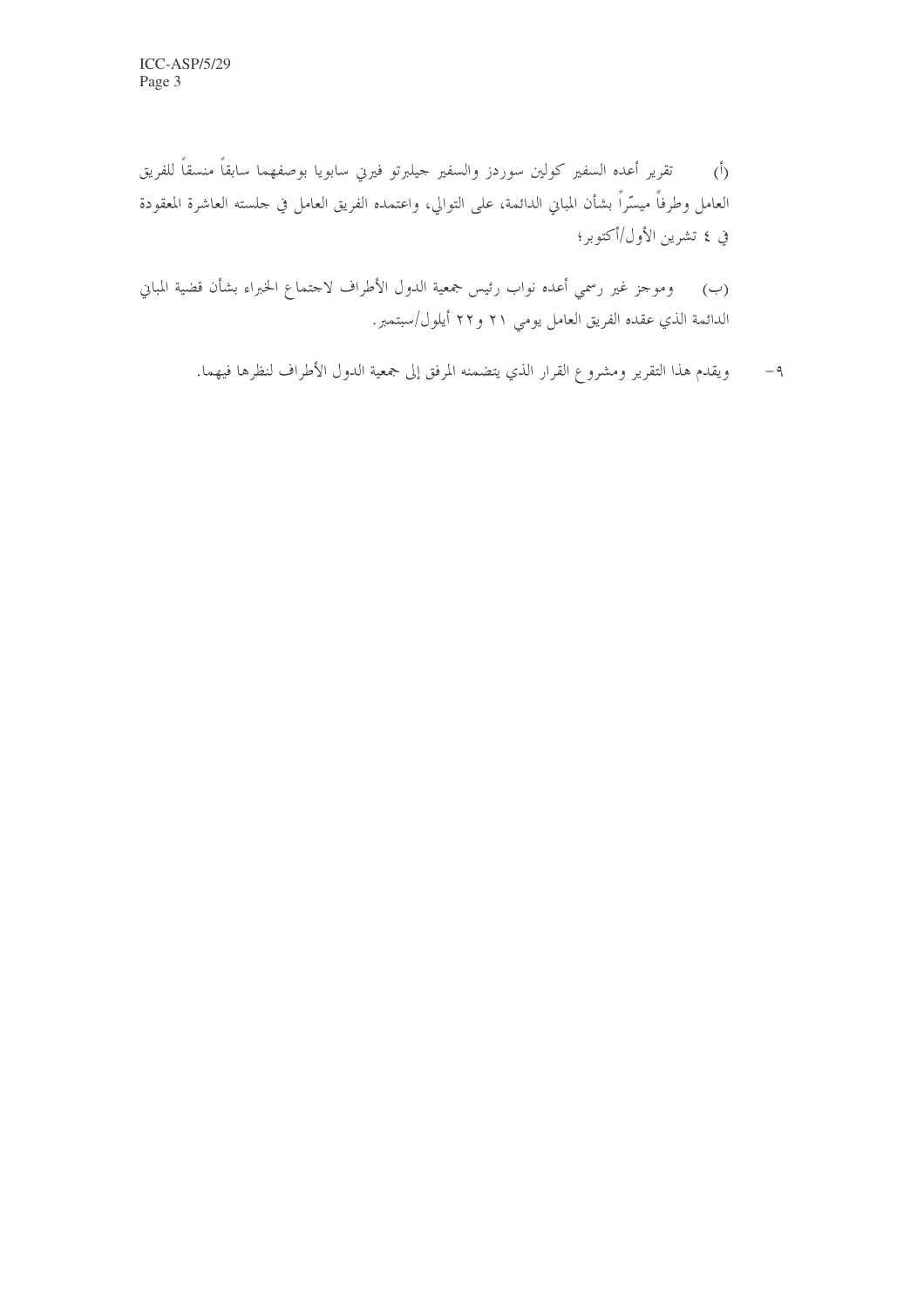## مر فق

## مشروع قرار عن المباين الدائمة

إن جمعية اللهول الأطراف،

إِذْ تَشْيَرِ إِلَى الْقِرَارِ ICC-ASP/4/Res.2، الذي أكد "أن المحكمة مؤسسة قضائية دائمة وأَلِها تتطلب بصفتها هذه مبانِ دائمة عملية تمكنها من أداء واجبالها بصورة فعالة وتعكس أهمية المحكمة بالنسبة إلى مكافحة الإفلات من العقاب"، وأوصى "أخذاً بعين الاعتبار توصية لجنة الميزانية والمالية الواردة في الفقرة ٨٦ من تقرير اللجنة عن أعمال دورقما الخامسة (ICC-ASP/4/27)، بأن يبقى مكتب الجمعية واللجنة هذه المسألة قيد النظر وبأن يقدما تقريراً إلى الدورة الخامسة لجمعية الدول الأطراف بشأن مسألة المباني الدائمة للمحكمة"؛

وإنه تشير إلى أن حيارات ثلاثة تتعلق بإيواء المحكمة بصورة دائمة كانت قيد النظر ألا وهي: (١) البقاء في الموقع الحالي (ميني الآرك)؛ (٢) الانتقال إلى مباني المحكمة الجنائية الدولية ليوغوسلافيا السابقة؛ و(٣) تشييد مبان محددة الغرض في موقع الكساندر كازيرن؛

وإِذِ تشير كَ*نالك* إلى العرض الأصلي المقدم من الدولة المضيفة والذي وفر مبانٍ بدون مقابل لغاية عام ٢٠١٢ والعرض الإضافي المقدم من الدولة المضيفة كما هو منصوص عليه في الرسالة المؤرخة ٢٥ كانون الثاني/ يناير ٢٠٠٦ من وزير الشؤون الخارجية للدولة المضيفة إلى رئيس جمعية الدول الأطراف؛'')

و*إذ تحيط علماً* بتقرير المكتب عن المباني الدائمة للمحكمة (ICC-ASP/5/29)، الذي يشير إلى التقرير المؤقت غير الرسمي عن المباني الدائمة، والذي يميل إلى الخلوص إلى أن الخيار الثالث قد يوفر المرونة الأكبر من حيث التخطيط والتكاليف؛

*وإذ تشدد ع*لى أن المفروض أن تفي المباني الدائمة باحتياحات شتى أصحاب المصلحة من حيث الطابع الوظيفي والمرونة (على صعيد عملية التشييد وتطبيق التكاليف على السواء) والقابلية للتكييف والأمن والطابع والهوية وأن المفروض أن يعكس التصميم هذه المتطلبات؛

و*إذ تضع في اعتبارها* تقارير لجنة الميزانية والمالية عن أعمال دورتيها السادسة<sup>(٢)</sup> والسابعة<sup>(٣)</sup>؛

الوثائق الرسيمة لجمعية الدول الأطراف في نظام روما الأساسي للمحكمة الجنائية الدولية، الدورة الرابعة، لاهاي، ٢٨ تشرين  $($  \rangle) ا*لثاني/نوفممبر - ٣ كانون الأول/ديسمبر ٢٠٠٥* (منشور المحكمة الجنائية الدولية، (ICC-ASP/4/32)، المرفق الرابع.

ICC-ASP/5/1. الفقرات ٢١-٥٥.  $(7)$ 

Add.1, ICC-ASP/5/23، الفقرات ١٠٦-١١٣.  $(\Upsilon)$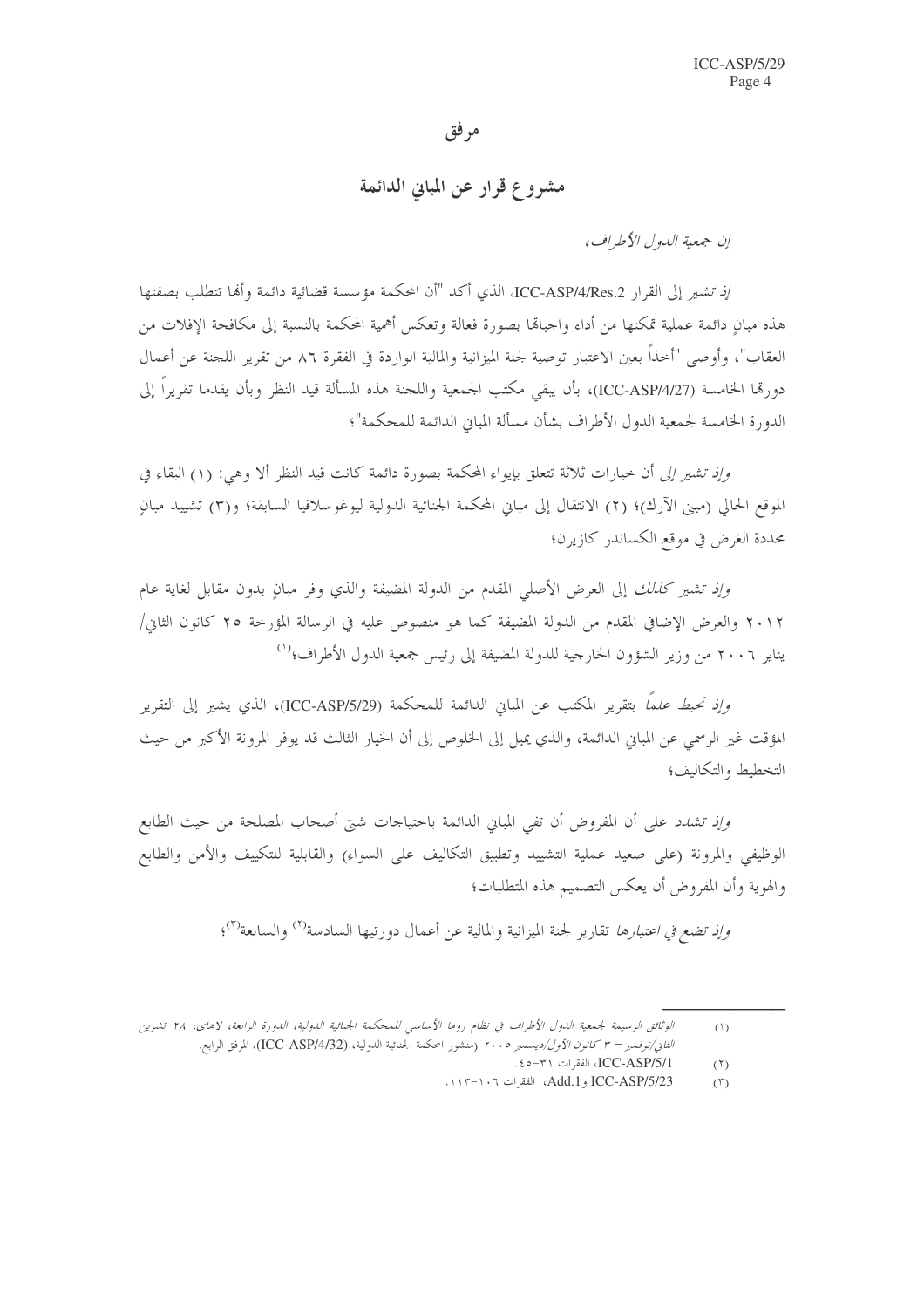ترجمو من المحكمة الجنائية الدولية أن تركز الآن، دون المساس بما تختص به الجمعية من اتخاذ قرار فمائي بشأن المكان الذي سيؤوي المحكمة بصورة دائمة، على الخيار ٣ دون سواه، المتعلق بمبانٍ محددة الغرض تقام في موقع أَلْكِسانِدِر كازِيرِن، وذلك لتمكين الجمعية من اتخاذ قرار مستنير في دورتما المقبلة؛

ت*طلب إلى* المحكمة، تيسيراً لاستعراض تجريه لجنة الميزانية والمالية في دورتما الثامنة عام ٢٠٠٧، ما يل<sub>ى</sub>:  $-\tau$ 

- الانتهاء في أقرب وقت ممكن من إعداد الموجز الفنّي المفصل الذي سينطوي على متطلبات  $\zeta$ المستعمل ومقتضيات الأمن بما يعكس المرونة إزاء مستويات التوظيف؛
	- القيام، بالتشاور مع الدولة المضيفة، بإعداد تقديرات لتكلفة المشروع؛  $\overline{(\overline{\phantom{0}})}$
- القيام، بالتشاور مع الدولة المضيفة، بإعداد حدول زمني مؤقت ينطوي على المقررات الرئيسية  $\overline{\mathcal{C}}$ الواحب أن تتخذ وملخص لقضيتي التخطيط والترخيص واستراتيجية للتخطيط تتعلق بالموقع تبين النهو ج النموذجية الممكنة التي تحدد القابلية للتكييف؛

٣– *تطلب إلى* الدولة المضيفة، تسهيلاً للاستعراض الذي تجريه لجنة الميزانية والمالية في دورتما الثامنة لعام ٢٠٠٧، تقديم معلومات إضافية بخصوص العروض المالية والمتعلقة بقطعة الأرض التي يتضمنها عرض الدولة المضيفة الإضافي، بما في ذلك الخيارات الممكنة والنهوج اللازمة لإدارة القرض المقترح، وأية قضايا قانونية أخرى تتعلق بفصل ملكية الأرض عن المبابي المقترحة وغير ذلك من المسائل التي من شألها أن تكون موضوع عقد يبرم بين الدولة المضيفة والمحكمة؛

تُطِّلبِ إلى المكتب أن يستعرض المعلومات المطلوبة في الفقرتين ٢ و٢ وأن يحدد الثغرات أو غير ذلك من الجوانب الواجب أن قمتم ها المحكمة والدولة المضيفة وذلك لتكون المعلومات كاملة وترقى إلى المستوى المطلوب؛

تطلب إلى الدولة المضيفة أن تقوم، بالتشاور مع المكتب ومع المحكمة، باقتراح الإطار والمعايير والبارامترات  $-\circ$ القانونية والطرائق الواحب أن تتوخى فيما يتعلق بمنافسة دولية لوضع تصميم هندسي معماري، بما في ذلك أية معايير للاختيار الأولي ولعملية الاختيار هذه؛

تمنح المكتب، إن هو اقتنع بالمعلومات المقدمة في إطار الفقرات ٢ و٣ و٥، *الولاية* أن يأذن بالشروع في  $-7$ عملية اختيار أولى دولية للمهندسين المعماريين التي ستتولاها الدولة المضيفة؛

*تطلب إلى* المكتب أن يقوم، بالتشاور مع المحكمة ومع الدولة المضيفة، بإعداد حيارات لهيكل يخص إدارة  $-\vee$ المشروع ويحدد الأدوار والمسؤوليات المنوطة بكل من الجمعية والمحكمة والدولة المضيفة؛